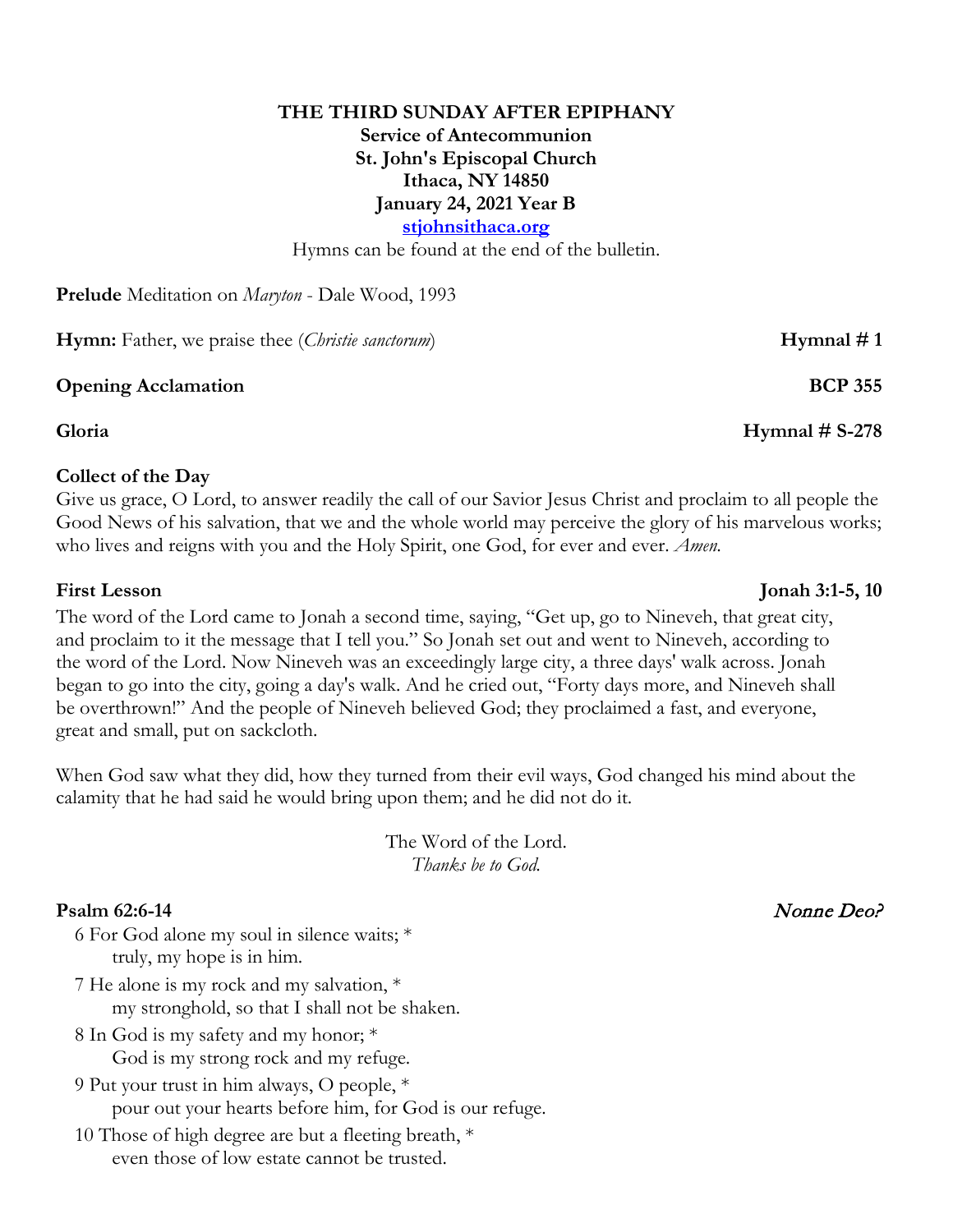- 11 On the scales they are lighter than a breath,  $*$ all of them together.
- 12 Put no trust in extortion; in robbery take no empty pride; \* though wealth increase, set not your heart upon it.
- 13 God has spoken once, twice have I heard it, \* that power belongs to God.

14 Steadfast love is yours, O Lord, \* for you repay everyone according to his deeds.

## **Epistle 1 Corinthians 7:29-31**

I mean, brothers and sisters, the appointed time has grown short; from now on, let even those who have wives be as though they had none, and those who mourn as though they were not mourning, and those who rejoice as though they were not rejoicing, and those who buy as though they had no possessions, and those who deal with the world as though they had no dealings with it. For the present form of this world is passing away.

## The Word of the Lord. *Thanks be to God.*

**Gospel Mark 1:14-20**

The Gospel of our Lord Jesus Christ according to Mark. *Glory to you, Lord Christ.*

After John was arrested, Jesus came to Galilee, proclaiming the good news of God, and saying, "The time is fulfilled, and the kingdom of God has come near; repent, and believe in the good news."

As Jesus passed along the Sea of Galilee, he saw Simon and his brother Andrew casting a net into the sea—for they were fishermen. And Jesus said to them, "Follow me and I will make you fish for people." And immediately they left their nets and followed him. As he went a little farther, he saw James son of Zebedee and his brother John, who were in their boat mending the nets. Immediately he called them; and they left their father Zebedee in the boat with the hired men, and followed him.

> The Gospel of the Lord. *Praise to you, Lord Jesus Christ.*

**Sermon The Rev. Megan Castellan**

**Prayers of the People: Form III BCP 387** 

Father, we pray for your holy Catholic Church; *That we all may be one.*

Grant that every member of the Church may truly and humbly serve you; *That your Name may be glorified by all people.*

**The Nicene Creed BCP 358**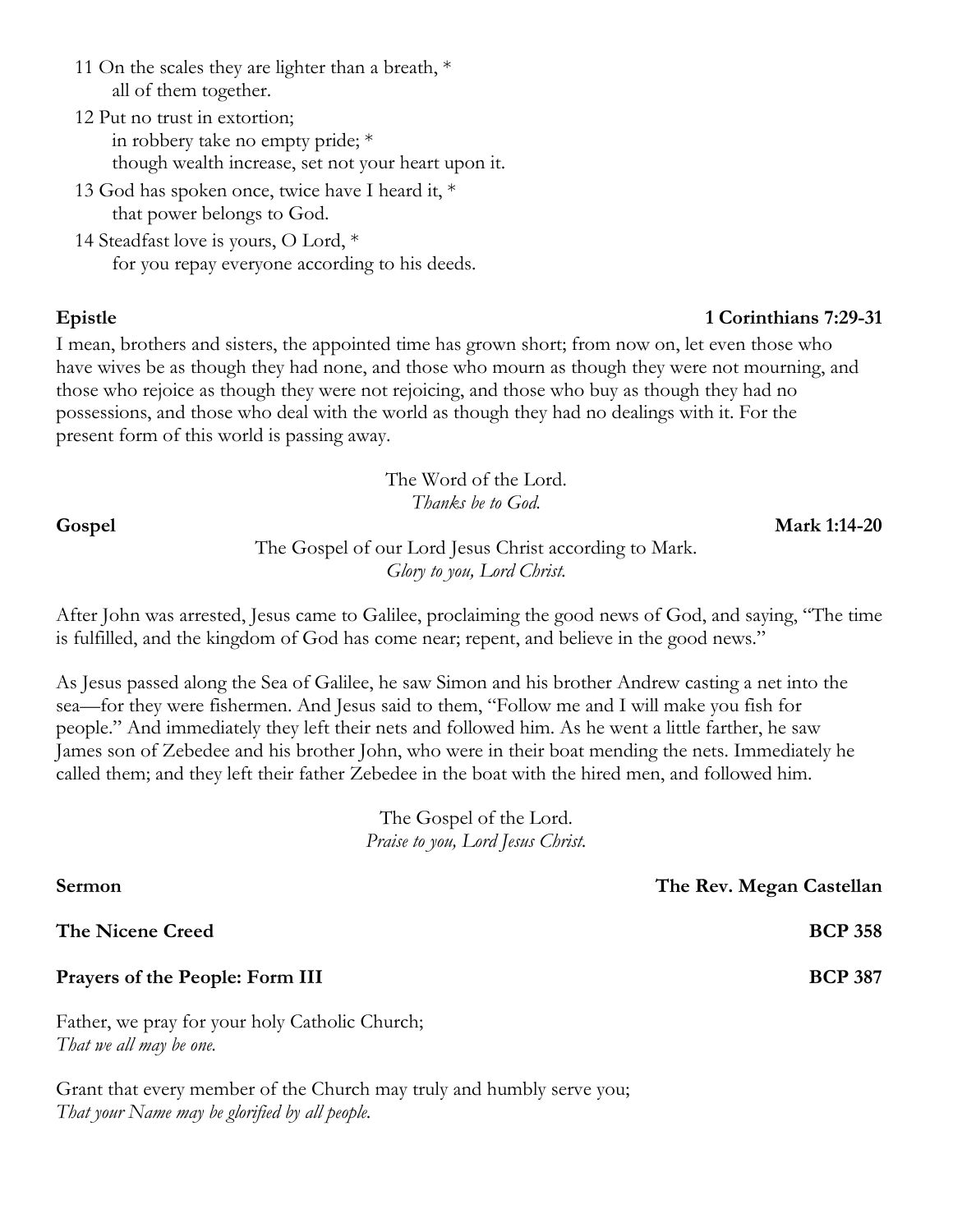We pray for all bishops, priests, and deacons; *That they may be faithful ministers of your Word and Sacraments.*

We pray for all who govern and hold authority in the nations of the world; *That there may be justice and peace on the earth.*

Give us grace to do your will in all that we undertake; *That our works may find favor in your sight.*

Have compassion on those who suffer from any grief or trouble; *That they may be delivered from their distress.*

Give to the departed eternal rest. *Let light perpetual shine upon them.*

We praise you for your saints who have entered into joy; *May we also come to share in your heavenly kingdom.*

For the special needs and concerns of our congregation, and especially for:

| Wes       | Julee    | Louis    | Jimmy | Lisa      | Karen   |
|-----------|----------|----------|-------|-----------|---------|
| Jean      | Lorraine | Kay      | Ruth  | Keith     | Loraine |
| Susan     | Edith    | Joyce    | June  | Shella    | Kay     |
| Joan      | Libby    | Sue      | Clare | Carol     |         |
| CeCe      | John     | Skip     | Joell | eanne     |         |
| Elizabeth | Kathleen | Virginia | Linda | Josephine |         |
| Richard   | Theodore | John     | Mary  | Amy       |         |
| Dhara     | Paul     | Mary     | James | Dick      |         |

For those celebrating the anniversary of their birth this week: Nikko Schaff, Nathan Roman, Kristen Park, Brigitte Wilkin

# **The Lord's Prayer BCP 364**

**Hymn:** O Master let me walk with thee (*Maryton*) **Hymnal # 660** 

## **Peace**

## **Dismissal**

**Postlude** Variations on *Christe Sanctorum* (Father, we praise thee) - Charles Callahan, 2006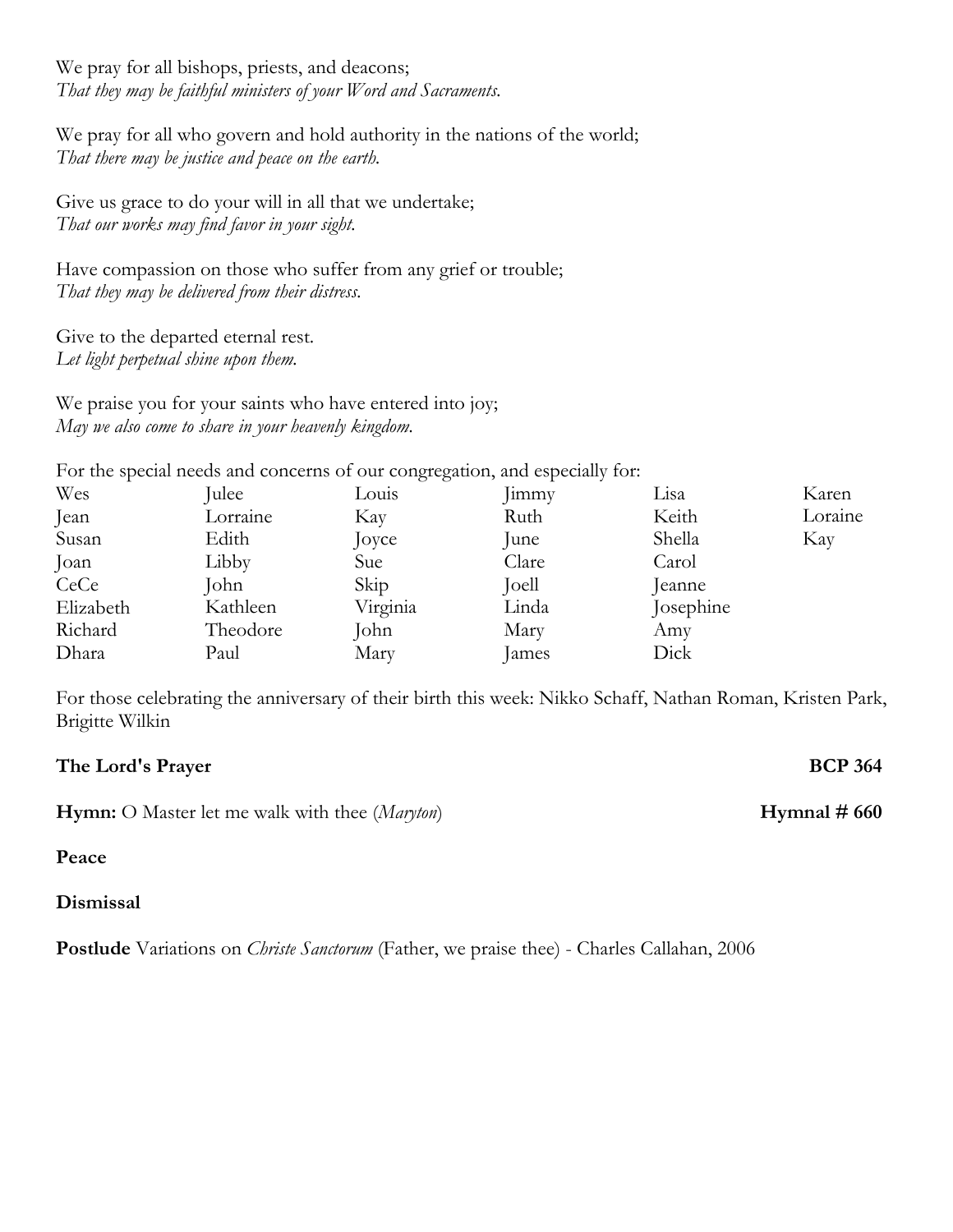

Words: Latin, 10th cent.; tr. Percy Dearmer (1867-1936) Music: Christe sanctorum, melody from Antiphoner, 1681

11 11, 11 5

The Hymnal 1982, Copyright © 1985 by The Church Pension Fund. Used by permission. OneLicense # A-724223. All rights reserved.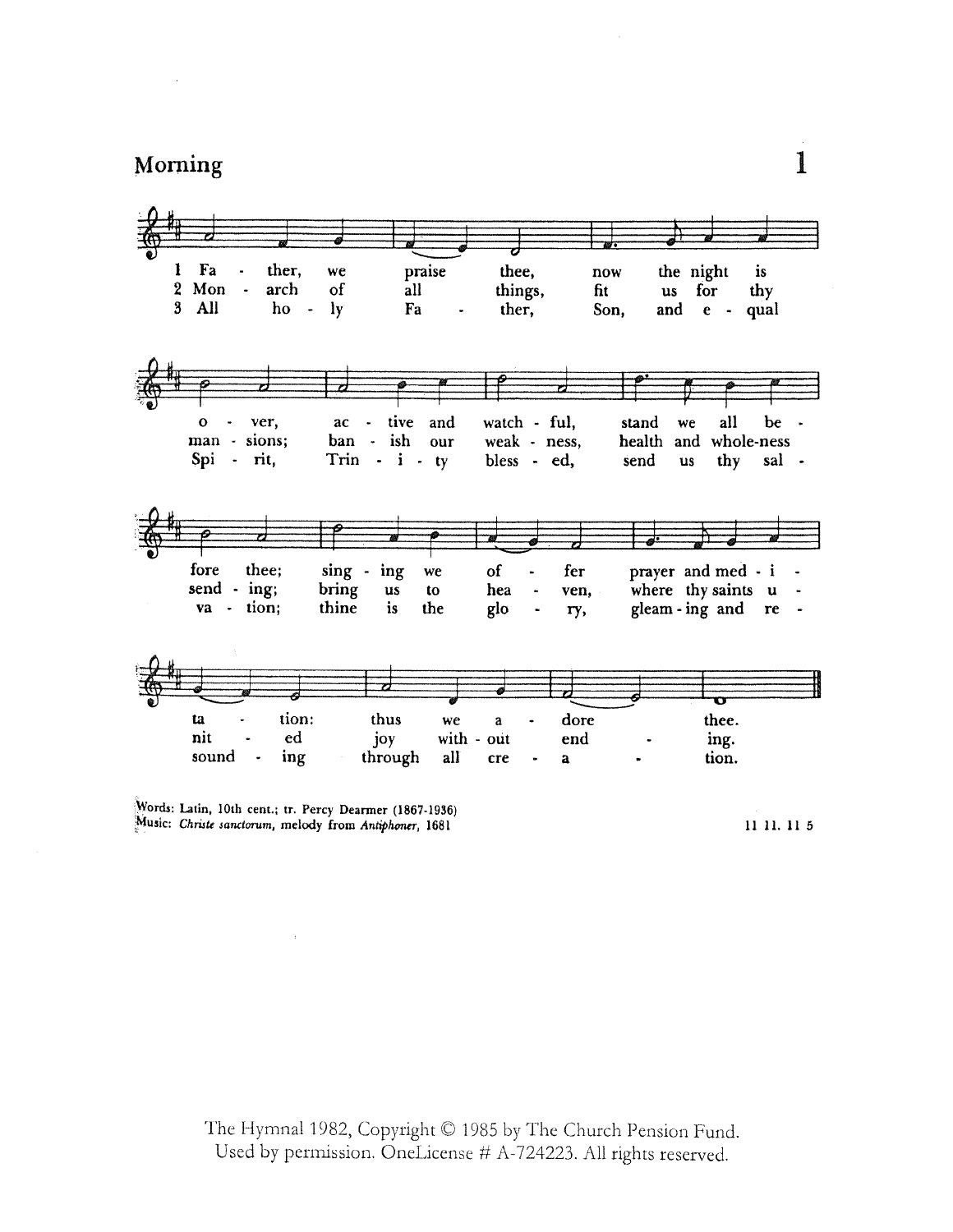and

₽

 $\overline{r}$ 





Setting: William Mathias (b. 1934)

The Hymnal 1982, Copyright C 1985 by The Church Pension Fund. Used by permission. OneLicense # A-724223. All rights reserved.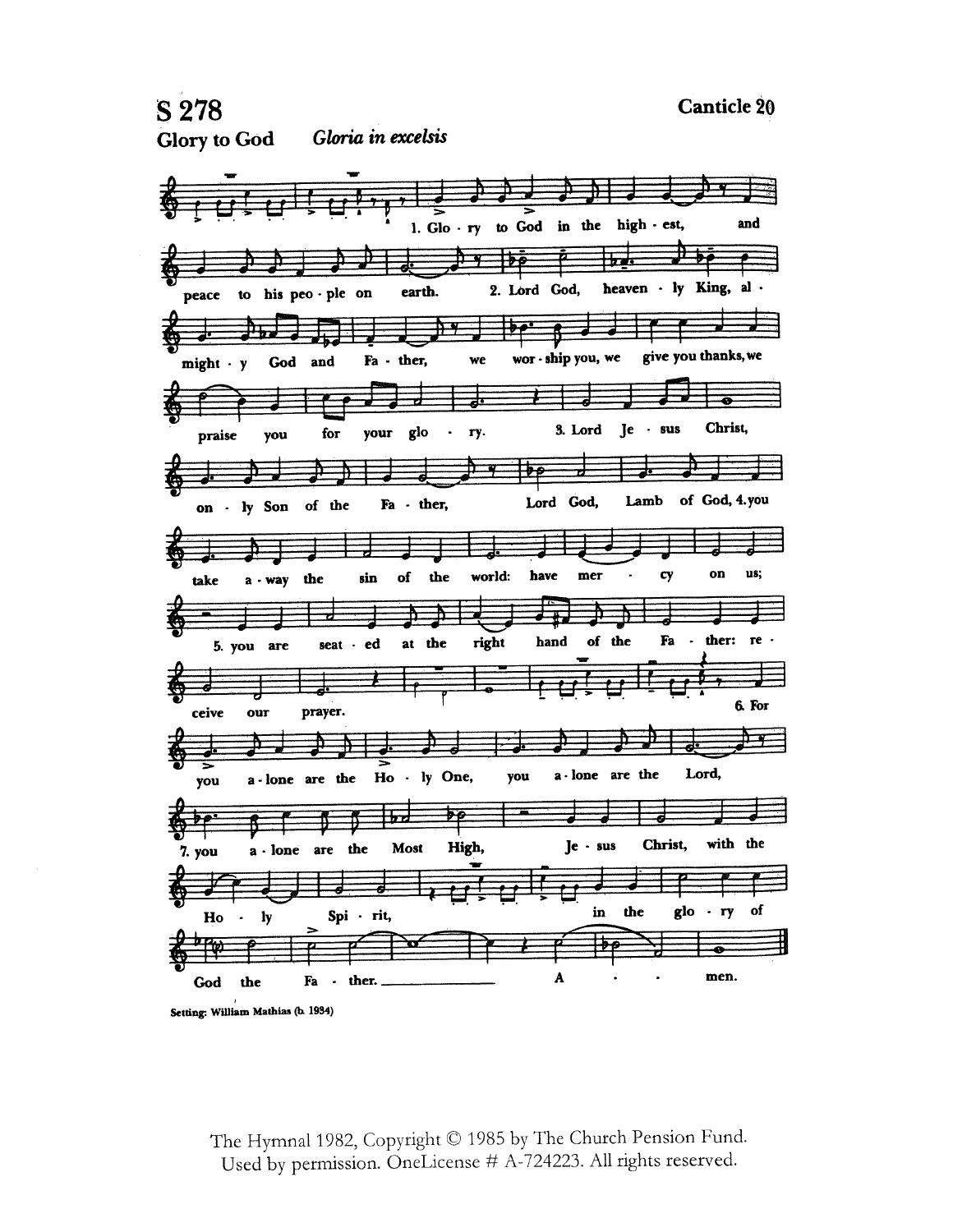

The Hymnal 1982, Copyright © 1985 by The Church Pension Fund. All rights reserved. Used by permission. OneLicense # A-724223

660